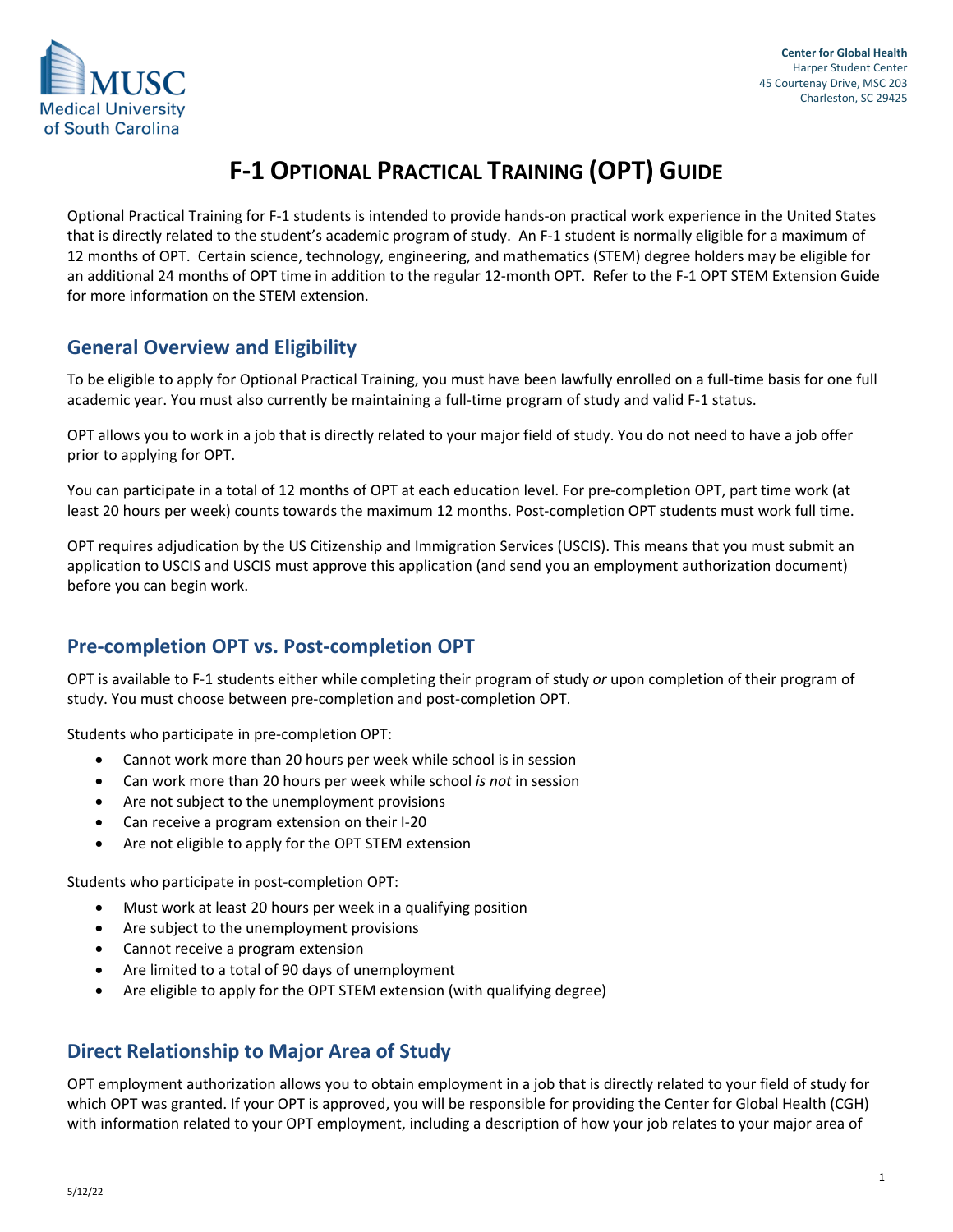study. MUSC, as the continuing sponsor of your F-1 status, must report this information to the federal government accordingly.

Again, you do not need to have a job in order to apply for OPT. If your OPT is approved, you will provide this explanation when you verify your OPT employment (see Reporting Employment section below).

# **How to Apply**

The first step is for you to request a new Form I-20 requesting OPT from the Center for Global Health (CGH). You must complete the Optional Practical Training request through your Terra Dotta portal in order to request the OPT Form I-20.

Once you have the new OPT Form I-20, you must complete USCIS Form I-765, *Application for Employment Authorization*, and submit this form to the US Citizenship and Immigration Services (USCIS) along with several supporting documents. You must also pay the USCIS filing fee for this application. It is your responsibility to complete and submit this application.

See the Application Process section below for more detailed information on requesting the OPT Form I-20 and the step-bystep OPT application process.

# **When to Apply**

There are several important deadlines and time restrictions related to the USCIS OPT application process:

- Pre-completion OPT: students may file the OPT application with USCIS up to 90 days before being enrolled fulltime for one academic year or 90 days prior to the requested employment start date for students who have already met the academic year requirement.
- Post-completion OPT: students may file with USCIS up to 90 days before the program completion date.
- The OPT application must be received by USCIS within 30 days of the date of issuance of the OPT Form I-20.
- The OPT application must be received by USCIS no later than 60 days after the program completion date.

It is very important that you adhere to these deadlines and plan ahead accordingly. If you file your application too early or too late (even by one day), USCIS may deny your application. Pay special attention to the requirement that USCIS receives your I-765 OPT application within 30 days of the date of issuance of the OPT Form I-20.

Estimated USCIS processing times for OPT applications can be found on the [USCIS case processing times website.](https://egov.uscis.gov/processing-times/) USCIS processing times are highly variable and subject to change at any time. Recently, I-765 OPT applications have taken an average of 4-8 weeks to be processed by USCIS. This does not include the time involved in receiving the EAD card in the mail. **You cannot begin working until USCIS has approved your application** *and* **you have received your Employment Authorization Document (EAD card) with a current start date.**

# **Selecting a Start Date: Post-Completion OPT**

For post-completion OPT, you may choose a start date as early as the day after your program completion date (found in item 5 on your I-20). Your chosen start date can be no later than 60 days from your program completion date.

If you have a job lined up or a job offer, and you want to be able to start working immediately following your program completion, you should choose a start date that falls soon after your program completion date. If you do not have employment lined up, and you are not confident that you will find a job soon after graduating, you may want to select a date closer to the end of the 60-day period following your program completion date. You will not be able to change the OPT start date after you have submitted the OPT application.

When selecting a start date, please keep in mind that you will not be able to begin working until your I-765 has been approved by USCIS, you have received your EAD card from USCIS, and the start date on the EAD card has been reached.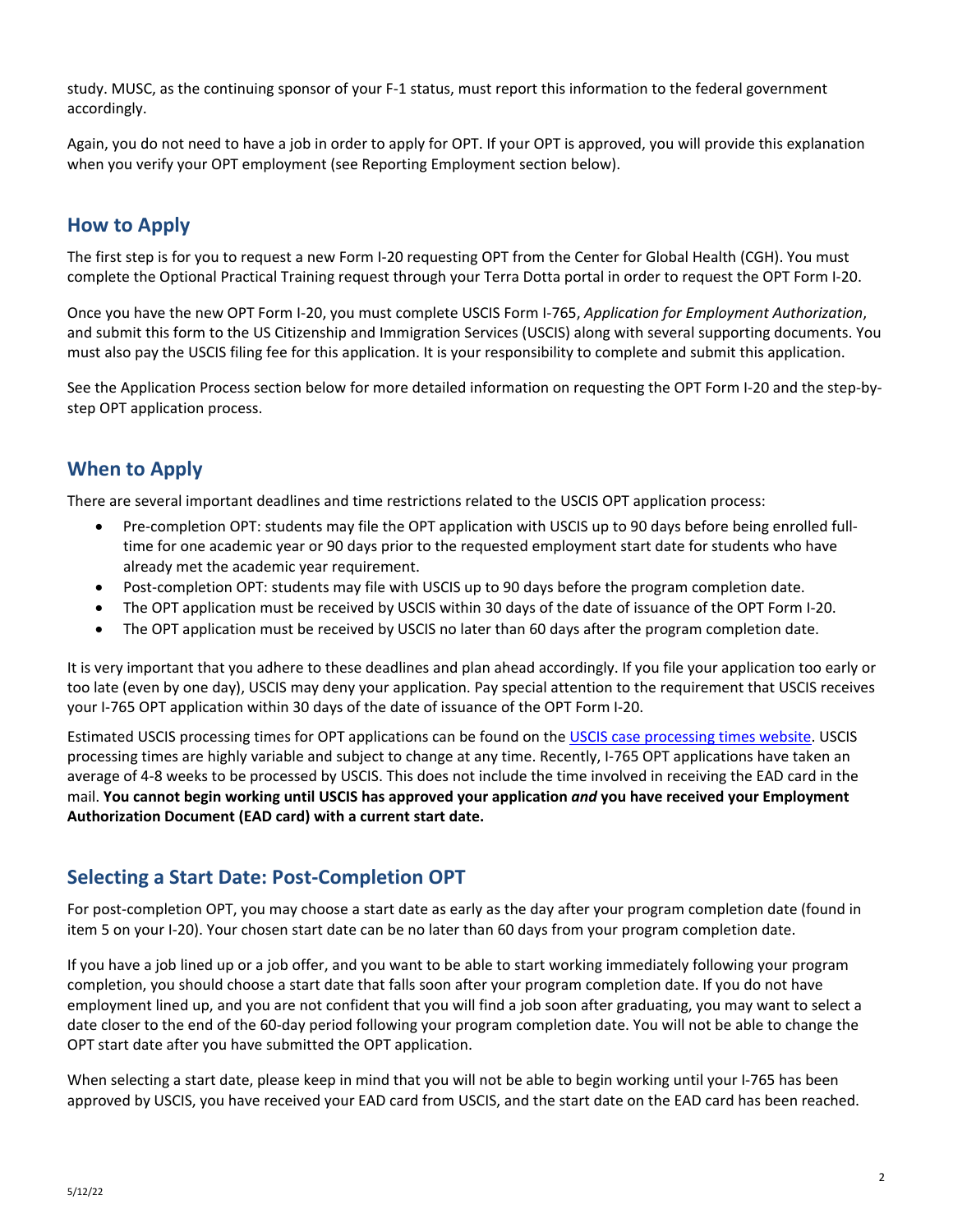# **OPT Application Process**

#### **STEP ONE: Submit Optional Practical Training Request through Terra Dotta**

The [Optional Practical Training request](https://musc-isss.terradotta.com/index.cfm?FuseAction=PublicDocuments.View&File_ID=74194) is accessed through your Terra Dotta account. You will be required to complete a questionnaire, read certain documents, and provide a letter from your academic advisor stating that you are in good academic standing and the expected date of your program completion/graduation.

If your OPT request is approved, the Designated School Official (DSO) in CGH will issue an OPT Form I-20. You will be notified via email if your request is approved. The OPT Form I-20 will be sent to you via the option you selected in the OPT request.

# **IMPORTANT: Do not submit the I-765 application to USCIS until you have received the OPT Form I-20.**

#### **STEP TWO: Complete and submit USCIS Form I-765, Application for Employment Authorization**

USCIS Form I-765 can be found online at [www.uscis.gov/i-765.](http://www.uscis.gov/i-765) USCIS Form I-765 is used for a variety of employment authorization applications, not just for F-1 students requesting OPT.

You must thoroughly read the USCIS Instructions for Form I-765 found on the USCIS I-765 website. It is of great importance that you read the instructions that pertain to F-1 students so that you will complete the form correctly. Instructions specific to F-1 students begin on page 7. General instructions begin on page 19.

Tips for completing Form I-765:

- Part 2: US Mailing Address Use an address where you will be able to obtain mail for the next few months. If you change your mailing address while your OPT application is pending, this could cause issues.
- Part 2: Question 27 Eligibility Category
	- o Pre-completion optional practical training: (c)(3)(A)
	- $\circ$  Post-completion optional practical training: (c)(3)(B)
- Part 6: Additional Information include evidence of previous CPT or OPT (see *Instructions for Form I-765* page 8)
- Include all 7 pages of the Form I-765 in your application
- Answer all questions thoroughly and accurately (see #3 on page 20 of *Instructions for Form I-765*)
- Refer to the Instructions for Form I-765 for details on the supporting documents you are required to submit with the I-765 application

There are currently two ways to submit the OPT I-765 application to USCIS:

- 1. Paper I-765 application
- 2. Online I-765 application

#### *Online Application Submission*

In April 2021, USCIS introduced the option for students applying for OPT to submit the I-765 application online. If you want to file online, you will click the 'File Online' button on the [USCIS I-765 website.](http://www.uscis.gov/i-765) You will be required to create a USCIS Account before you can proceed with the I-765 online application.

If you choose to submit the I-765 application online, we highly recommend that you complete the paper Form I-765 first and review your information to ensure that everything is correct and complete. You can then use the paper Form I-765 to help you fill out the I-765 online application. You do not need to submit the paper I-765 to USCIS if you are submitting your I-765 application online.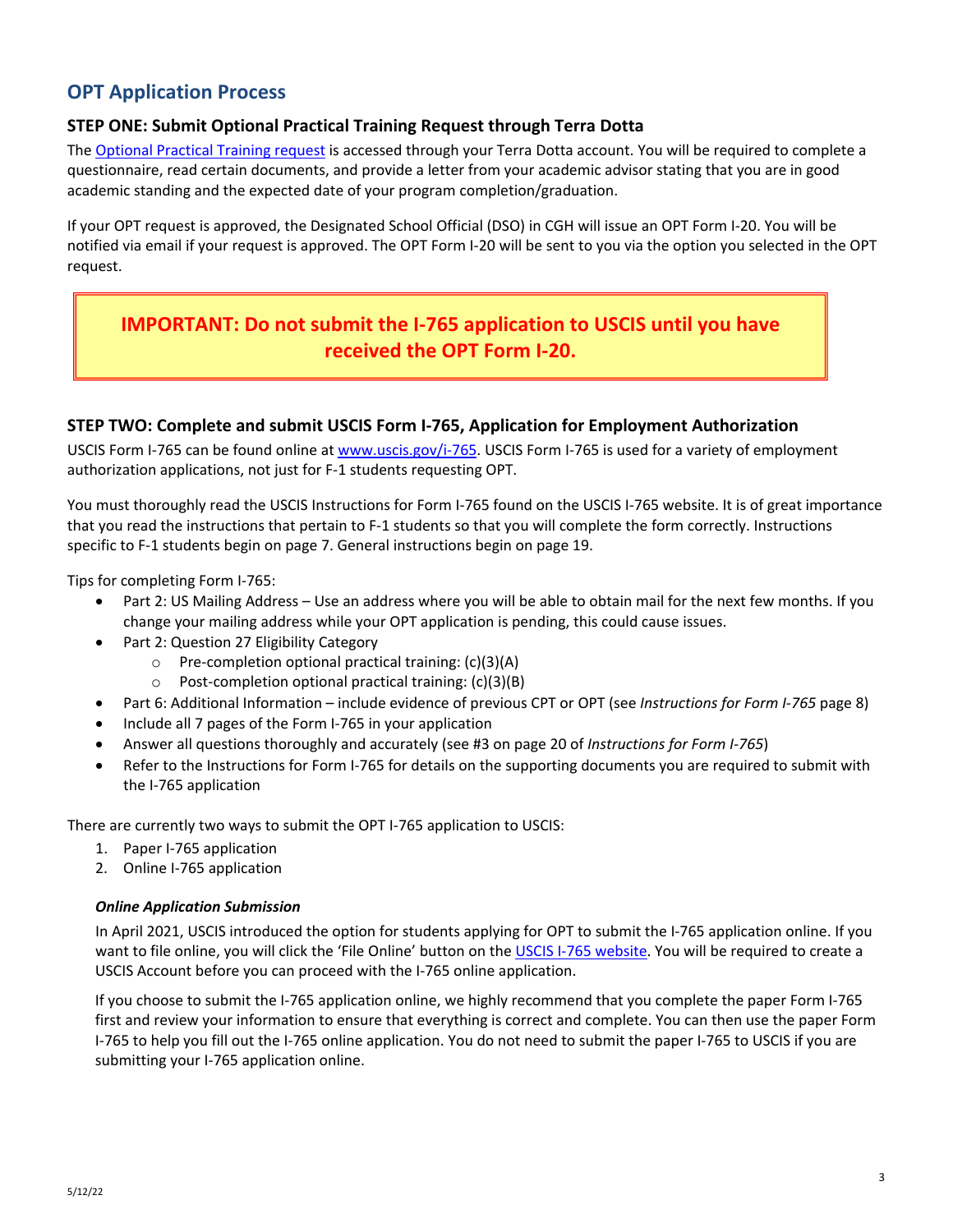#### *Paper Application Submission*

If you choose to submit the I-765 paper application, refer to th[e USCIS Direct Filing Addresses for Form I-765](https://www.uscis.gov/i-765-addresses) to determine the specific address where you should submit the application. Click the Foreign Students section header on this page.

You will notice that there are two addresses provided in the instructions – one for US Postal Service, and one for express mail and commercial courier service (such as FedEx or UPS). Be sure to use the correct address, depending on the service you choose to use to submit the application. We highly recommend that you use a trackable service so that you can receive confirmation that your package has been delivered to USCIS.

If you are submitting the paper application, you must ensure that your application includes a complete Form I-765 along with all required supporting documentation and payment for the application. USCIS changes the versions of its forms from time to time. USCIS can also change the filing fee amounts at any time. Therefore, we highly recommend that you check th[e USCIS I-765 website](https://www.uscis.gov/i-765) and the [USCIS fee calculator](https://www.uscis.gov/feecalculator) *on the day that you are submitting your paper application* to be certain you are using the correct form edition and submitting the correct fee. You should print the USCIS fee calculation sheet on the date of mailing to include with your application. Make sure the printout sheet includes the date (typically in the header or footer).

### **USCIS I-765 Application Processing**

After USCIS receives your application, you will receive a receipt notice from USCIS (Form I-797) with your case number. If you submit the I-765 application online, you should receive the case number immediately. You should also be able to access your case number and receive status updates on your application through your USCIS Account. If you submit the paper I-765 application, you should receive the paper receipt notice in the mail in a few weeks.

USCIS I-765 application processing times are highly variable and subject to change at any time. You can view currently estimated USCIS processing times on th[e USCIS case processing times website.](https://egov.uscis.gov/processing-times/)

#### **REMEMBER:**

**You cannot begin OPT employment until you receive your EAD card from USCIS.**

*and*

**You cannot begin OPT employment until the start date on your EAD card.**

# **USCIS I-765 Application Approval**

If your OPT application is approved, you will receive USCIS Form I-797 Notice of Action approving your OPT employment authorization along with an Employment Authorization Document (EAD card). The dates that you are approved for OPT employment authorization will appear on the EAD card.

Once you receive the EAD card, you must scan the card and upload a copy through you[r Terra Dotta portal.](https://musc-isss.terradotta.com/) From your user home page, click the Optional Practical Training (OPT) record, navigate to the Questionnaire section, and click 'Upload Copy of Employment Authorization Document.' Upload the EAD card and submit the questionnaire. Then, return to the Optional Practical Training (OPT) record main page and click the Submit button at the top of the page.

### **Reporting Employment**

Once you have found a job, you must immediately notify CGH by submitting the [OPT Employment Verification.](https://musc-isss.terradotta.com/index.cfm?FuseAction=PublicDocuments.View&File_ID=74208) This must be completed within 10 days of the start date of your employment. You must complete the questionnaire with your employment details and upload a copy of your employment offer letter. CGH will update SEVIS with your employment details. Failure to notify CGH of your employment in a timely manner may result in you accruing unemployment days or in the termination of your F-1 status for failure to report during OPT.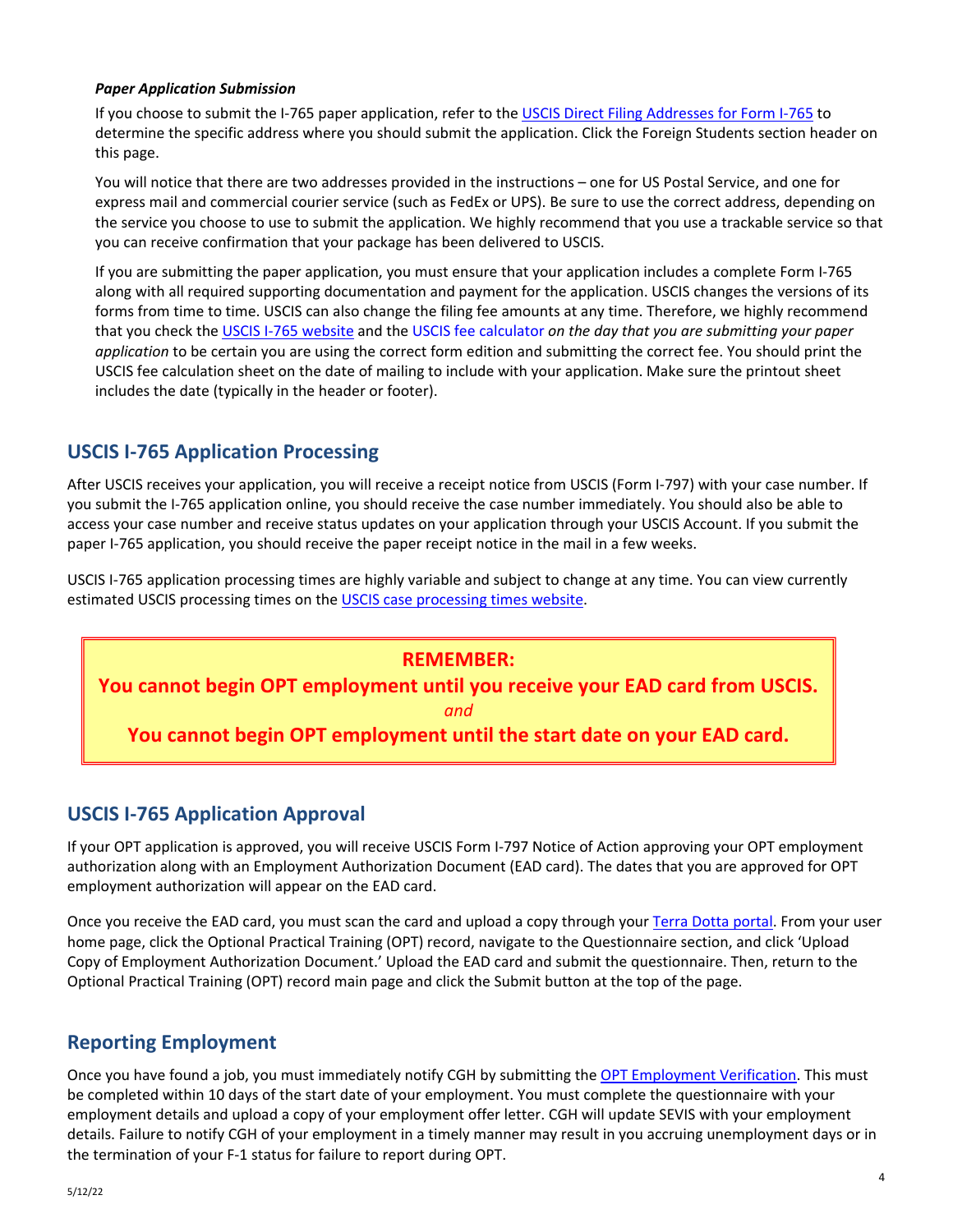When you complete the OPT Employment Verification, you will be required to provide an explanation indicating how the employment. The DSO in CGH will review this explanation and will make a determination of whether there is a direct relationship between your job and your major area of study. If a DSO believes that the documentation does not provide a sufficient explanation, you will be required to provide additional evidence to better understand the relationship.

# **Ongoing Reporting Responsibilities During OPT**

During your valid period of OPT, you must report your employment details to CGH within 10 days of the start date or end date of any particular employment. This applies to your initial employment and any time you change jobs during OPT.

OPT reporting must be done through the [OPT Employment Verification](https://musc-isss.terradotta.com/index.cfm?FuseAction=PublicDocuments.View&File_ID=74208) form in your Terra Dotta portal. Note that your Terra Dotta login information may have changed since you initially began the OPT process, since you are no longer an MUSC student and will not be using your MUSC NetID credentials.

In addition, you must report the following to CGH within 10 days: change of name, change of address, change of email address (or other contact information), change of status (such as a change of status to H-1B).

Most things (like change of address) can be updated through your Terra Dotta portal. Refer to the [Terra Dotta OPT User](https://musc-isss.terradotta.com/_customtags/ct_FileRetrieve.cfm?File_ID=115216)  [Guide](https://musc-isss.terradotta.com/_customtags/ct_FileRetrieve.cfm?File_ID=115216) for step-by-step instructions. If you need to report change of status, you ca[n email CGH](mailto:immigration@musc.edu) directly with this information.

Keep in mind that, even though you may be employed somewhere else through your OPT EAD card, MUSC is still the sponsor of your legal F-1 visa status during your time in OPT.

# **Unemployment**

You may have up to 90 days of unemployment during post-completion OPT. Each day (including weekends) during the period of OPT authorization that you do not have qualifying employment counts as a day of unemployment. OPT authorization begins on the start date shown on your EAD card.

You are responsible for keeping track of your days of unemployment during post-completion OPT. You are also responsible for reporting the end of any particular employment (within 10 days) to CGH so that we can update this information in the SEVIS system.

Exceeding the 90-day OPT unemployment limit is a violation of F-1 status. If you have not obtained qualified OPT employment by your 91<sup>st</sup> day of unemployment, you should prepare to depart from the United States immediately to avoid accruing unlawful presence.

# **Maintaining Records of OPT Employment**

In addition to reporting your employment details to CGH, you are also responsible for keeping complete documentation of all of your employment during your OPT. You may be asked to provide proof of your OPT employment at a later time, especially if you ever apply for additional benefits (i.e., another visa status) through the US Department of Homeland Security.

Specifically, for each job, you should maintain records indicating your employer, position, start date, contact information for your supervisor, description of the work, and how the position relates to your field of study.

You are responsible for keeping records of the time that you are not employed during your OPT period. Remember that you can have no more than 90 days of unemployment during post-completion OPT.

You are responsible for keeping the originals of all Forms I-20 issued to you throughout your time in F-1 student status (during your academic program and OPT). You should keep these forms indefinitely as part of your US immigration records. You may need to present these at some point to prove your legal status in the US.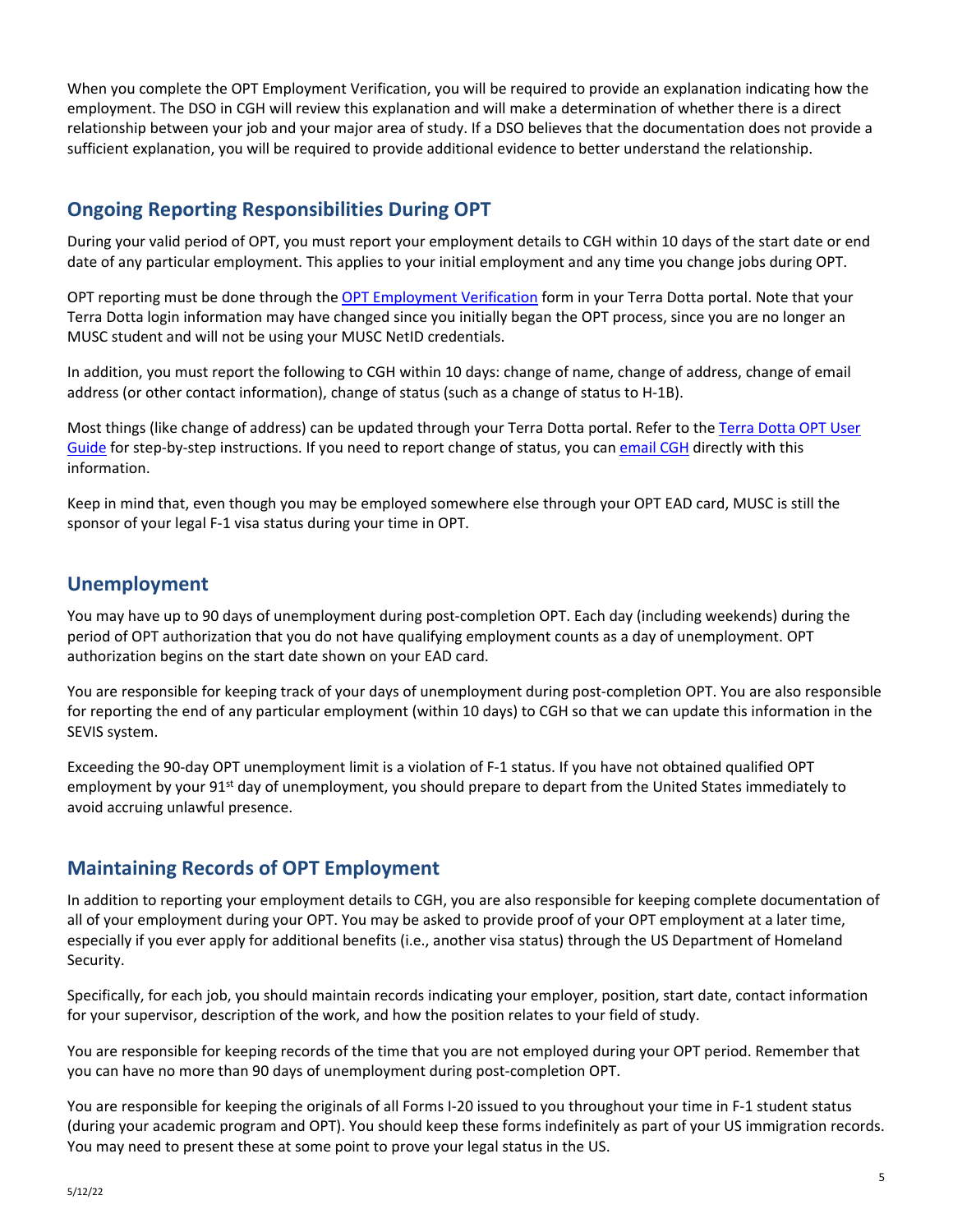# **Travel and Post-Completion OPT**

The regulations regarding international travel and OPT are not always clear. If you need to travel outside of the US at any time during OPT, you must be aware that you do so at your own risk. We have provided you with some information below in order to assist you in planning your travel. Please be aware that re-entry into the US is never guaranteed for nonimmigrant status holders.

#### *Prior to graduation while OPT application is pending*

Travel abroad while your OPT application is pending with USCIS should be avoided and is generally not recommended. If your OPT application is approved while you are abroad, you will be expected to re-enter the US using your new EAD card. Furthermore, if USCIS sends you a request for additional evidence, you will not be in the US in order to provide any additional documents needed to continue processing your OPT application.

However, if there is an emergency and you must travel while your OPT application is pending but *before* your program end date (i.e., your graduation date), you should be able to re-enter the US, as long as you are planning on returning to the US several weeks prior to the program end date on your I-20. You must also have the following documents:

- Valid passport
- Valid F-1 visa stamp
- Valid Form I-20 with travel authorization signature that is less than one year old

#### *After graduation while OPT application is pending*

It is generally recommended to F-1 students *not* to travel while your OPT application is pending. If your OPT application is pending and your I-20 has expired, you might be denied re-entry into the US.

However, if you decide to travel, you should bring the following documents:

- Valid passport
- Valid F-1 visa stamp
- Valid Form I-20 with travel authorization signature that is less than one year old
- I-765 receipt notice (Form I-797)
- Job offer letter from employer on official letterhead (if you have received a job offer)

#### *After OPT has been approved but before you have found a job*

If you travel outside of the US after your OPT application has been approved (and your EAD card has been issued), but you have not yet secured employment, your OPT will be considered cancelled and you will not be allowed to re-enter the US in F-1 status.

#### *After OPT has been approved but before the job has started*

If you have received your EAD card and you have a job offer but the position has not started, you may still experience difficulty in trying to re-enter the US. However, if you decide to travel under these circumstances, you should bring the following documents in order to have the best chance of re-entering the US without problems:

- Valid passport
- Valid F-1 visa stamp
- Valid Form I-20 with travel authorization signature that is no more than 6 months old
- Valid EAD card
- Job offer letter from employer on official letterhead, which should include your expected start date

#### *During OPT employment*

If you need to travel abroad during your period of OPT employment, you must have the following documents to request re-entry into the US:

- Valid passport
- Valid F-1 visa stamp
- Valid Form I-20 with travel authorization signature that is no more than 6 months old
- Valid EAD card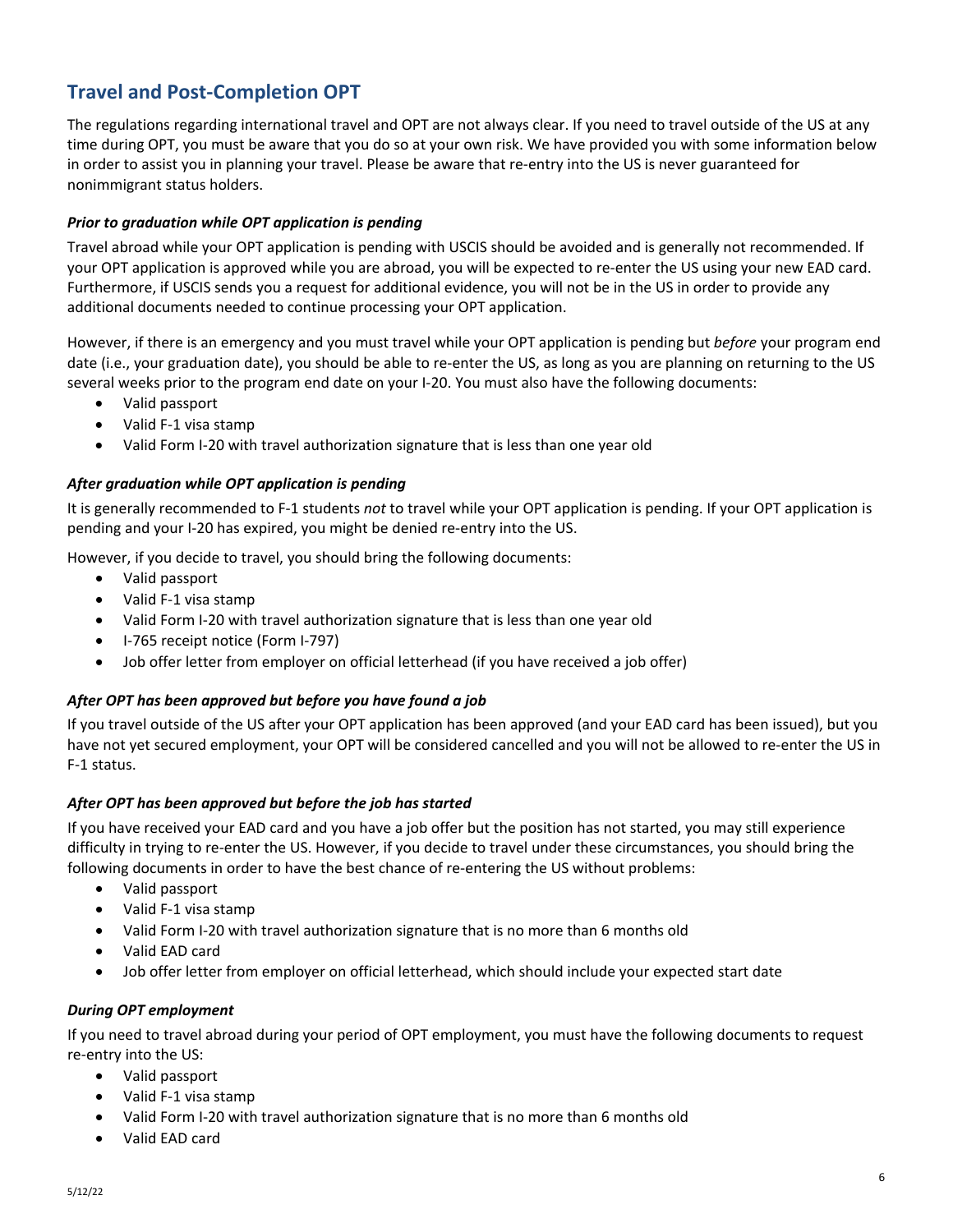• Current letter from your employer stating that you are still employed

If your F-1 visa has expired, and you need to travel abroad during OPT, you must apply for a new F-1 visa stamp at a US embassy or consulate abroad before you can request re-entry into the US. Please be aware that the risk of denial for an F-1 visa when you are on OPT is higher than while you are in your active student program. This is because the focus of your stay in the US now is to work rather than to attend school. The F-1 student visa requires that the applicant must intend to return to the home country at the end of the program, and if the consular officer is not convinced of your intention to return home, the visa application could be denied.

# **Frequently Asked Questions**

#### **Is OPT a different visa status?**

No. An individual with OPT authorization and an EAD card is still in F-1 status.

#### **Do I need to have a job or job offer to apply for OPT?**

No. You do not need to have a job offer before applying for the initial period of post-completion OPT. If your field of study qualifies you for the OPT STEM extension, you do have to have a job to apply for this extension.

#### **When should I request the OPT Form I-20?**

You should submit the Optional Practical Training request in Terra Dotta approximately 4-5 weeks prior to when you plan on submitting the OPT I-765 application to USCIS. Once a complete OPT request is received, CGH can typically issue the OPT Form I-20 within 7-10 business days. Remember that USCIS must receive your application within 30 days of the issuance of the OPT Form I-20.

#### **Will I be required to submit biometrics when applying for OPT?**

Anyone applying for OPT may receive a request from USCIS to appear at a USCIS Application Support Center for the collection of biometrics (fingerprints, photograph and signature). If you receive a notice from USCIS that biometrics are required, be sure to read this document carefully, paying special attention to the appointment scheduled for you.

#### **Should I submit the I-765 paper application or online application?**

The decision regarding how to submit your I-765 application (online or paper) is completely up to you. There are some benefits to the online submission system, such as getting the USCIS receipt number immediately (meaning that you get immediate confirmation of the receipt of your application). Submitting the form online will also ensure that you are paying the correct filing fee and using the correct version of the Form I-765. Regardless of which method you choose, you must read the I-765 instructions and review your application materials thoroughly before submitting to ensure that you are submitting a complete application.

#### **I checked the status of my OPT application online, and it has been approved. Can I begin working before I receive my actual EAD card from USCIS?**

No. You may not begin employment until you receive your physical EAD from USCIS. If you begin working before you have received your official employment authorization card from USCIS, this may be considered unauthorized employment that could jeopardize your legal status in the US.

#### **What happens if I move while my OPT application is pending?**

It is *very* important that the address you use on the Form I-765 be valid for the next several months. The US Postal Service will not forward mail from USCIS. Change of address may delay the arrival of the card. If you must move while your OPT application is pending, and you submitted the I-765 application online, you should be able to update your address through your USCIS account. If you submitted the I-765 paper application, you should be able to submit th[e USCIS Form AR-11](https://www.uscis.gov/ar-11)  [Change of Address](https://www.uscis.gov/ar-11) form online. You are also required to update your address in your Terra Dotta portal so that we can then update your address in the SEVIS system.